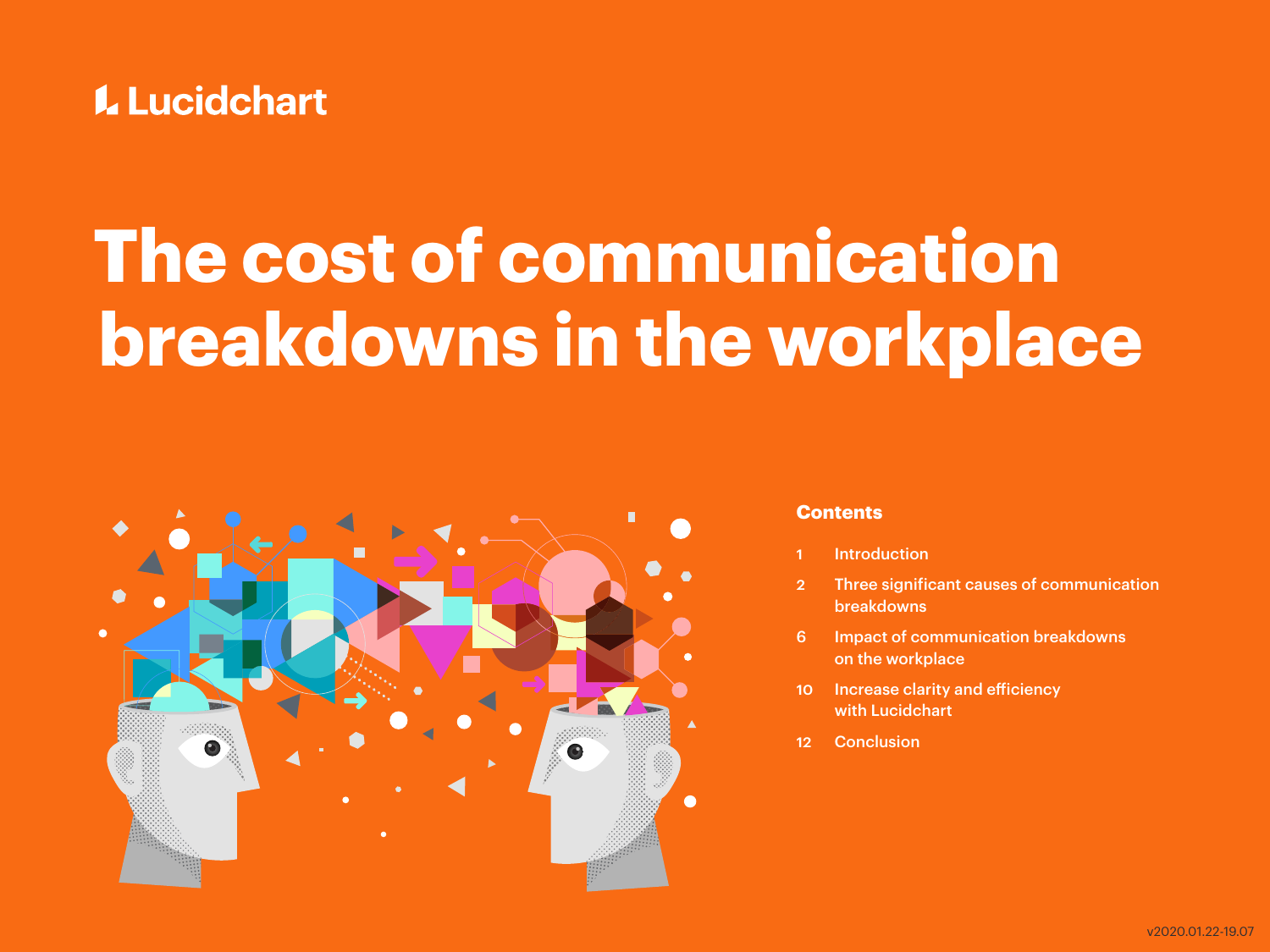### <span id="page-1-0"></span>**Introduction**

"Sorry for the miscommunication."

How many times have you uttered that phrase, typed it in an email, or heard it around the office?

Probably far too often. 86% of senior executives, managers, and junior staff at U.S. companies experience communication breakdowns that lead to losses in productivity, missed project deadlines, and sales deals that don't close.

We see it all the time in the workplace—everyone thinks someone else is following up on that agenda item. You get halfway through a project when new information changes the entire direction. A colleague explains in an email what can really only be conveyed in person. A manager mistakenly assumes her team understands the benefits of a changed process… and so on and so forth.

When you stop and think about it, these communication breakdowns often occur between people who sit across from each other or eat lunch together everyday. They run rampant despite the fact that in the modern workplace, we have an arsenal of tools available solely designed for communication.

We wanted to understand why.



### **86%**

#### **of workers experience communication breakdowns**

At Lucidchart, we're passionate about clarity and efficiency at work. We partnered with the Economist Intelligence Unit (EIU) to conduct a primary research study on the current state of workplace communication, diving into the perceived causes and effects of these communication breakdowns. The survey included 403 senior executives, managers, and junior staff at U.S. companies divided equally based on revenues of less than \$10 million, between \$10 million and \$1 billion, and more than \$1 billion.

Take a look at what the report revealed about communication in the workplace—including the biggest causes of breakdowns and the effects they have on individuals and organizations—and learn how you can combat them.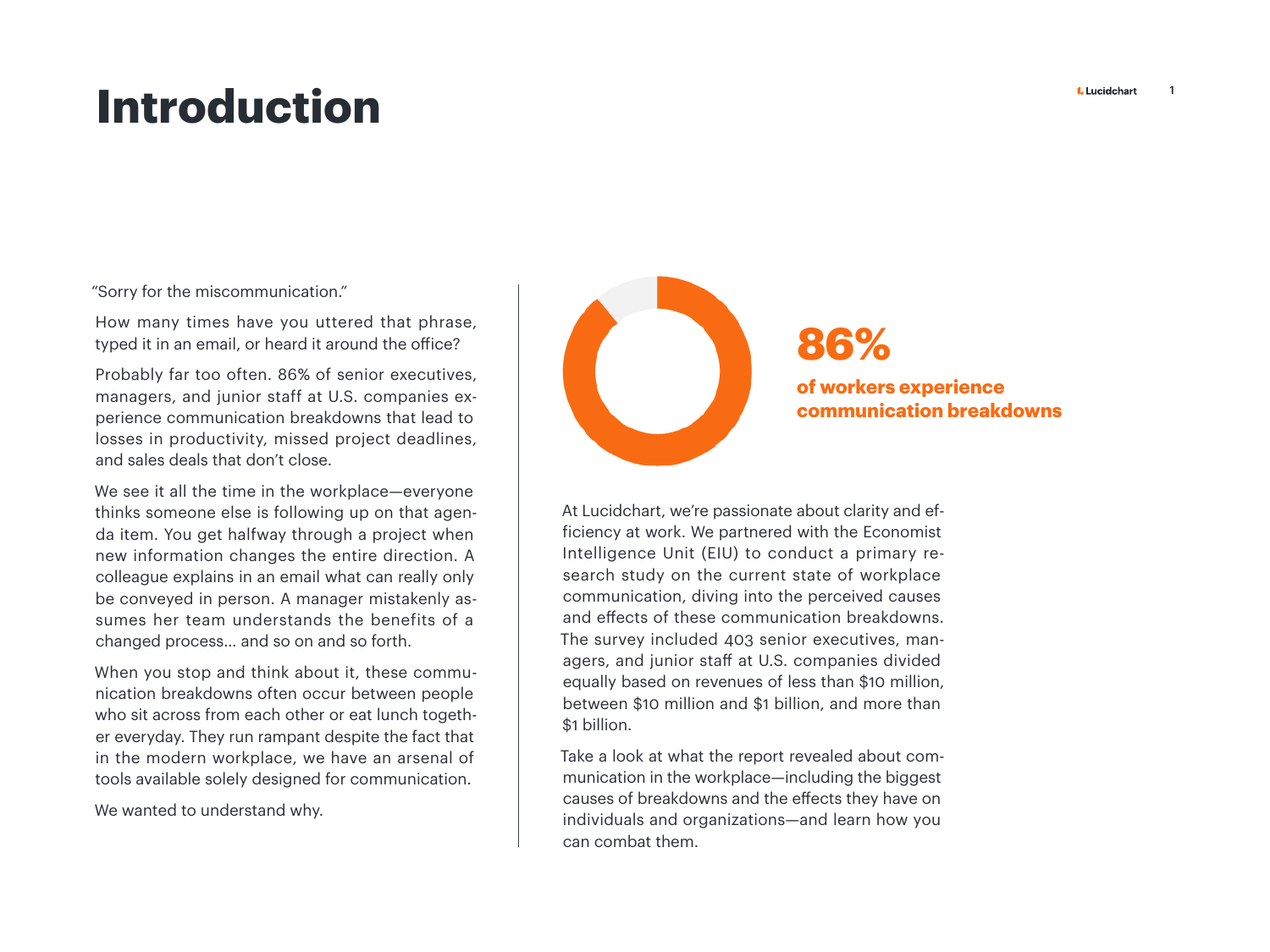## <span id="page-2-0"></span>**Three significant causes of communication breakdowns**

You could write a book about all the different causes of communication breakdowns. But which are the biggest culprits? The research reveals three major causes of miscommunication:

#### **1. Unclear instructions and missing information**

The data shows that much of the miscommunication in the workplace can be attributed to employees not receiving the right information when they need it. 61% of respondents report unclear instructions from a manager or senior colleague causing stress in the workplace, and 54% say waiting on information to do their job makes them somewhat or very stressed.

Unclear instructions are a stressor at work for 51% of executives, 66% of directors, 60% of managers, and 65% of individual contributors (Fig. 1). Clearly, this barrier to communication is an issue at all levels of an organization.

#### **Fig. 1: Levels of stress caused by unclear instructions**



#### **2. Different communication styles among employees**

42% of respondents cite different communication styles as a top cause of miscommunication at work. The survey asked people to self-identify as one of four communication styles (Table 1).

You might assume that people in similar job functions would communicate in similar ways. For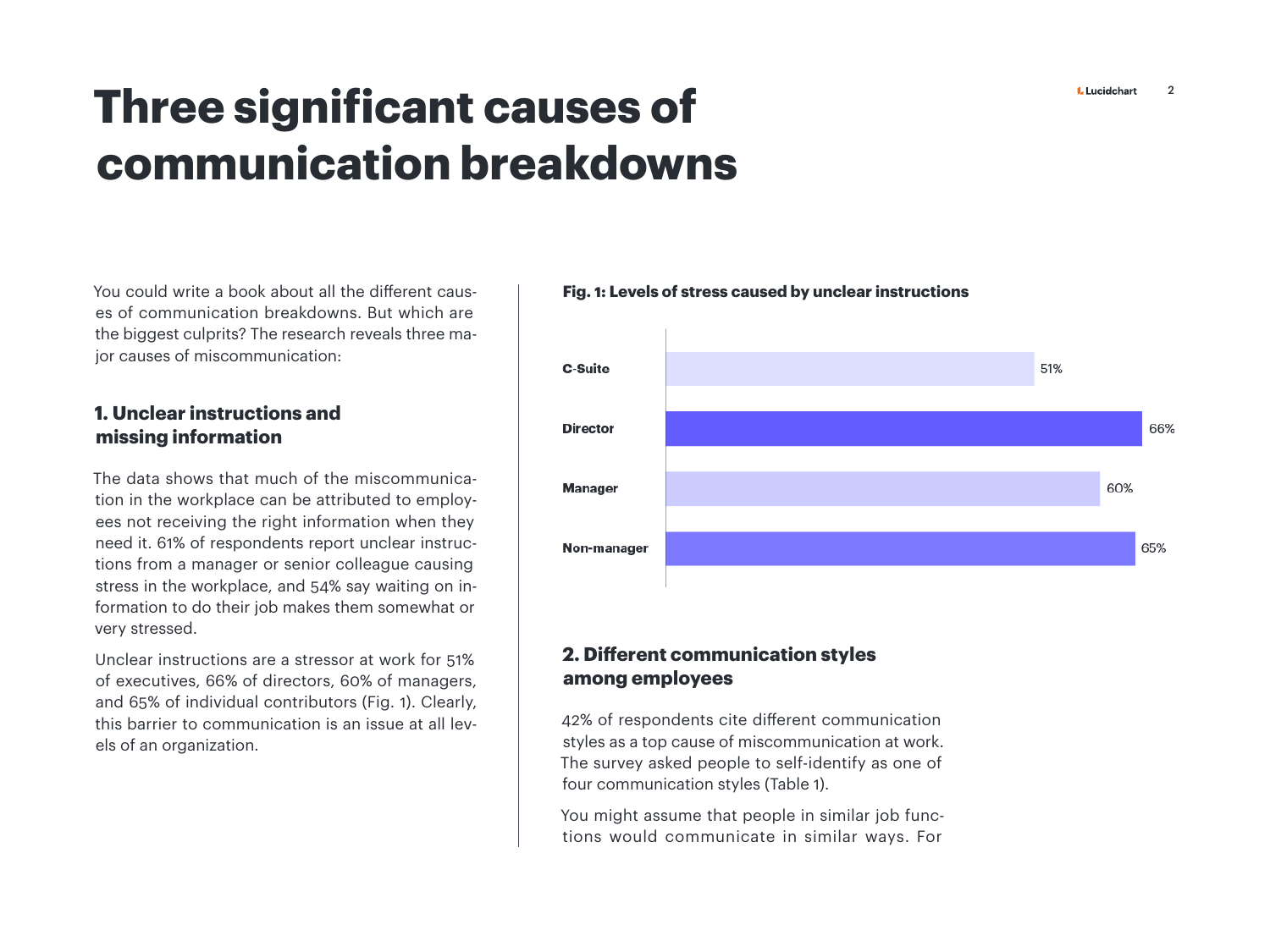example, you may think that all those finance number crunchers would be analytical. But according to the data (Fig. 2), only 33% of finance chose that communication style.

This pattern repeats itself across every department. We tend to stereotype different professions, but in actuality, the preferred communication styles are spread pretty evenly (except for sales—it's no surprise that 51% of sales professionals identify as personal communicators when the position depends on making phone calls and interacting with prospects). Even people in the same functional area are not wired the same way when it comes to communicating.

#### **Table 1: Workplace communication styles**

| <b>Analytical</b> | You prefer to have data and facts to support what you say<br>and tend to use precise and specific language.                            |
|-------------------|----------------------------------------------------------------------------------------------------------------------------------------|
| Intuitive         | You prefer to get the big picture, getting to the point and<br>avoid getting bogged down in too much detail.                           |
| <b>Functional</b> | You prefer to focus on process and carefully thinking<br>through plans step-by-step so nothing gets missed.                            |
| Personal          | You prefer to place an emphasis on relationships and es-<br>tablishing personal connections to understand what others<br>are thinking. |



#### **Fig. 2: Communication styles by role**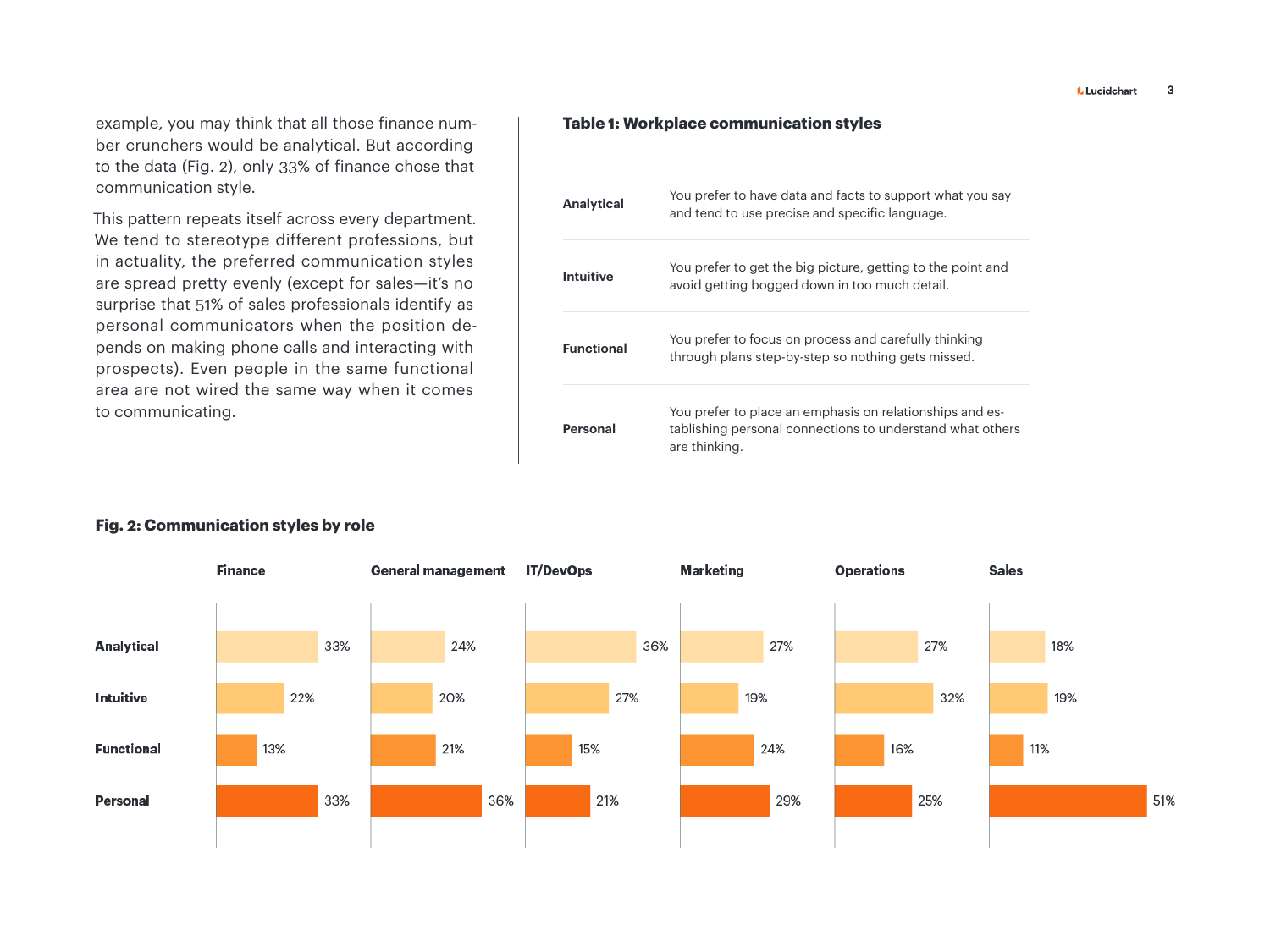**L** Lucidchart 4

The study revealed interesting insights regarding the breakdown of communication styles by gender as well (Fig. 3). Women are often categorized as more personal or intuitive communicators. However, the spread is fairly even. In fact, more men (37%) than women (27%) identified as personal communicators.

This barrier to communication is amplified by generational differences in communication preferences (Fig. 4). Nearly half of millennials define themselves as functional communicators, but members of Generation X more often self-identify as personal communicators, and baby boomers tend to lean toward intuitive communication.

Susan Cain, author of *Quiet: The Power of Introverts in a World That Can't Stop Talking*, says, "We need to be more mindful in general about what format people use to get together and communicate." People are always communicating, but when they don't take into account what mode works for a specific individual, communication isn't effective.

What's important to note is that people aren't just trying to make it their way or the highway: 54% report actively enjoying communicating with people of different styles. People want to be able to communicate across styles and between generations they're just not sure how to do so successfully.

#### **Fig. 3: Communication styles by gender**



**54%**

**actively enjoy communicating with people of different communication styles**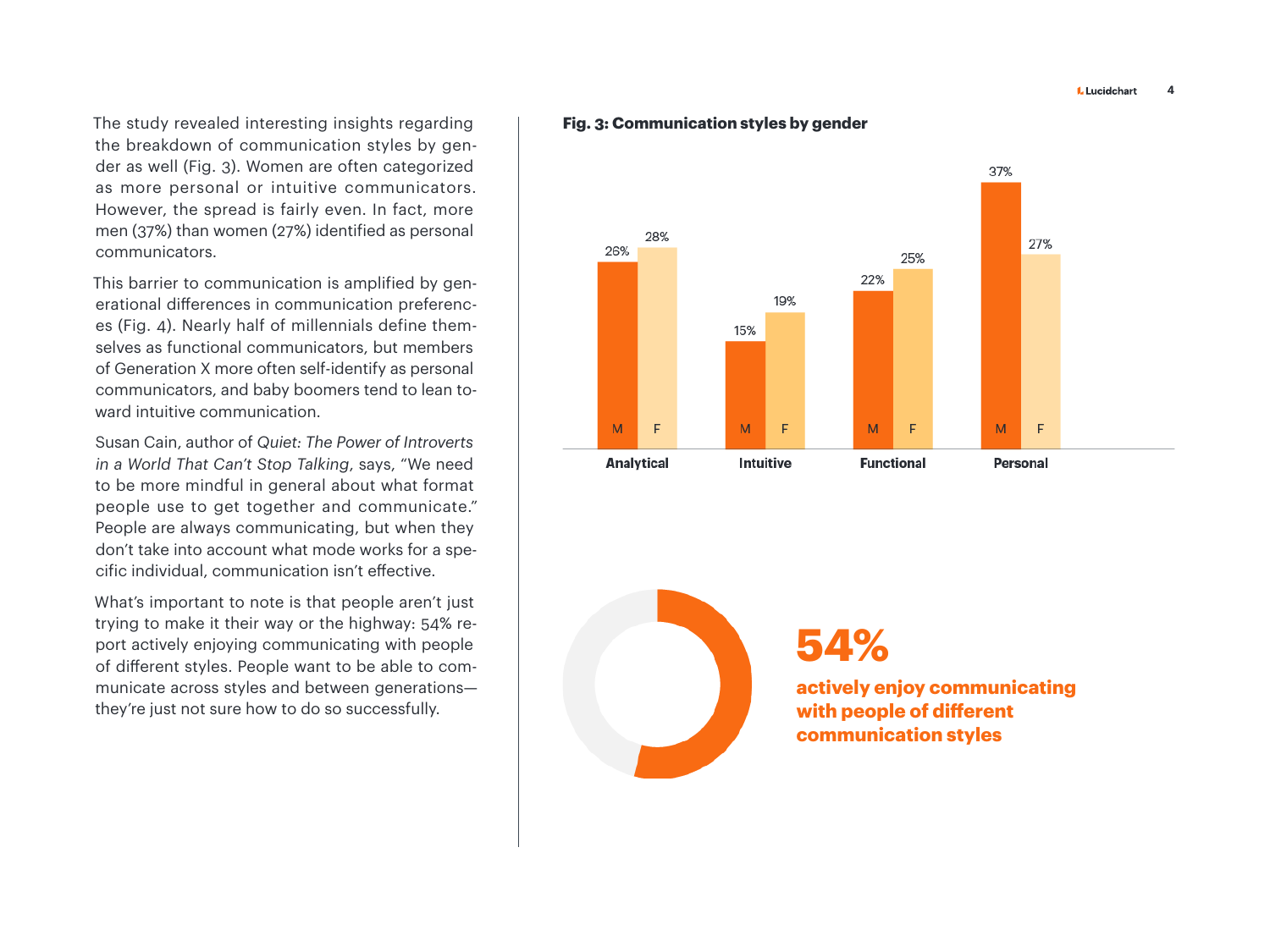#### **3. Ineffective tools**

EIU data shows that there's an alarming discrepancy between the tools or methods people believe are most effective and the ones they regularly use (Fig. 5). For example, 64% say that face-to-face meetings are very effective, but only 22% hold these meetings daily. Only 39% say email is a very effective means of communication, yet 60% say they use it every day.

The data begs the question: Why are people frequently using the tools they rate as ineffective and not using the ones they see as effective? Employees want better communication tools—63% believe a wider range of communication tools would have an impact on improving communication at work—yet here we are, slogging through old methods.

And once again, generational gaps complicate the issue. Nearly a third of millennials use instant messaging at work, but only 12% of baby boomers do. Art Markman, Professor of Psychology and Marketing at the University of Texas at Austin, believes that millennials looking to rise to leadership positions need to work on their ability to communicate clearly in person in order to reach the older generations. Older generations will need to adapt to new communication tools as they evolve.

#### **Fig. 4: Communication styles by generation**



#### **Fig. 5: Most used tools vs. most effective tools**

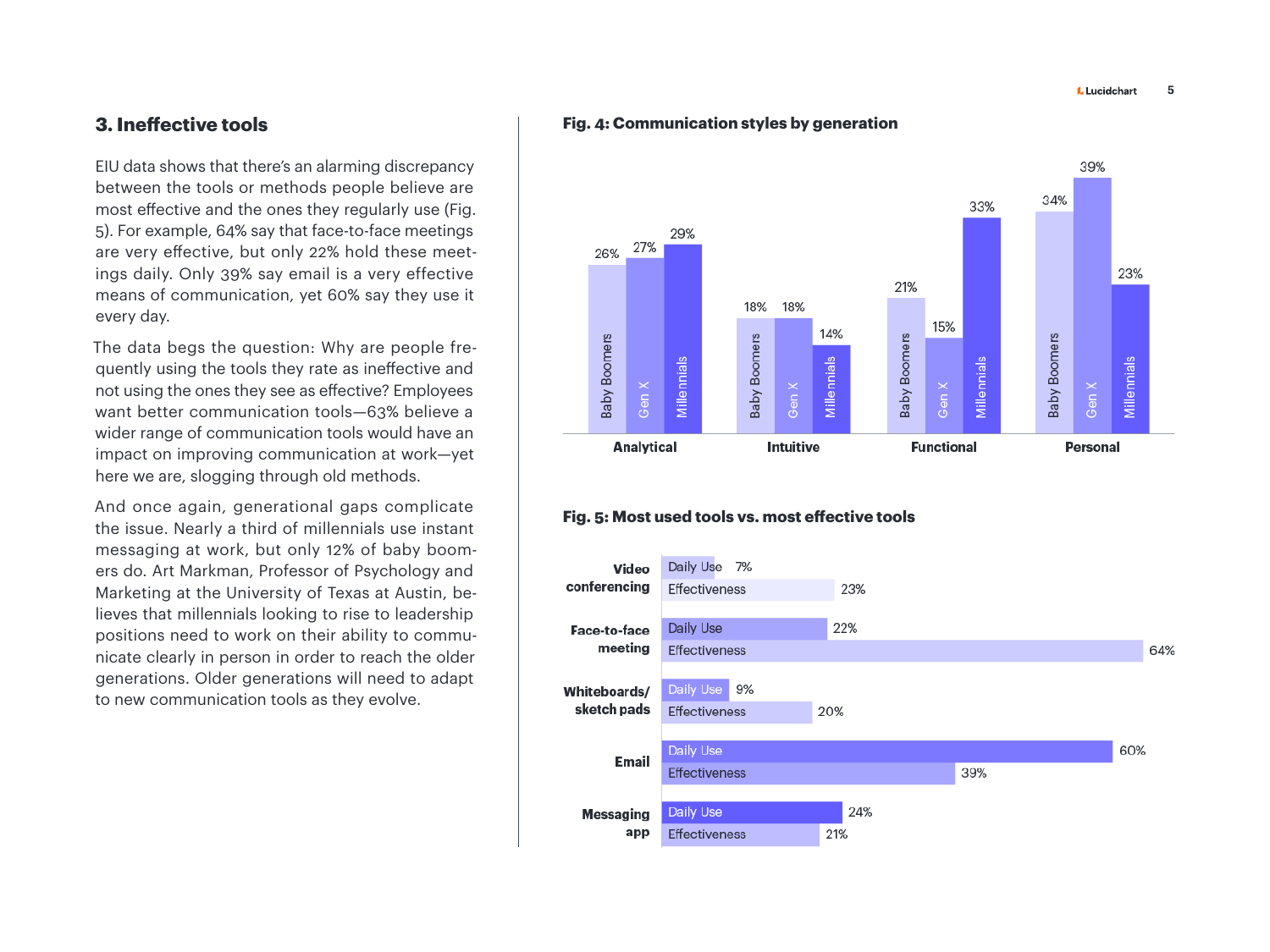# <span id="page-6-0"></span>**Impact of communication breakdowns on the workplace**

With three of the most common communication breakdowns in mind, we examined the data to understand their impact on an organization at an individual, manager, and company level. Breakdowns clearly had a negative impact on issues ranging from individual stress levels to the bottom line.

#### **Individuals suffer from increased stress and lower productivity**

Communication breakdowns almost inevitably result in increased stress. A whopping 82% of respondents say poor communication is a significant contributor to the stress they feel at work.

When broken down by gender, the survey shows that women can be more sensitive to certain workplace stressors. 51% are stressed by critical feedback from authority, as compared to 41% of men (Fig. 6), and 45% are stressed by challenging performance goals, as compared to 36% of men (Fig. 7). Regardless of gender, workplace stress comes with additional consequences.

Communication breakdowns can also have a significant impact on productivity: 44% of respondents say that communication breakdowns cause delay or

#### **Fig. 6: Levels of stress caused by critical feedback from authority**



#### **Fig. 7: Levels of stress caused by challenging performance goals**

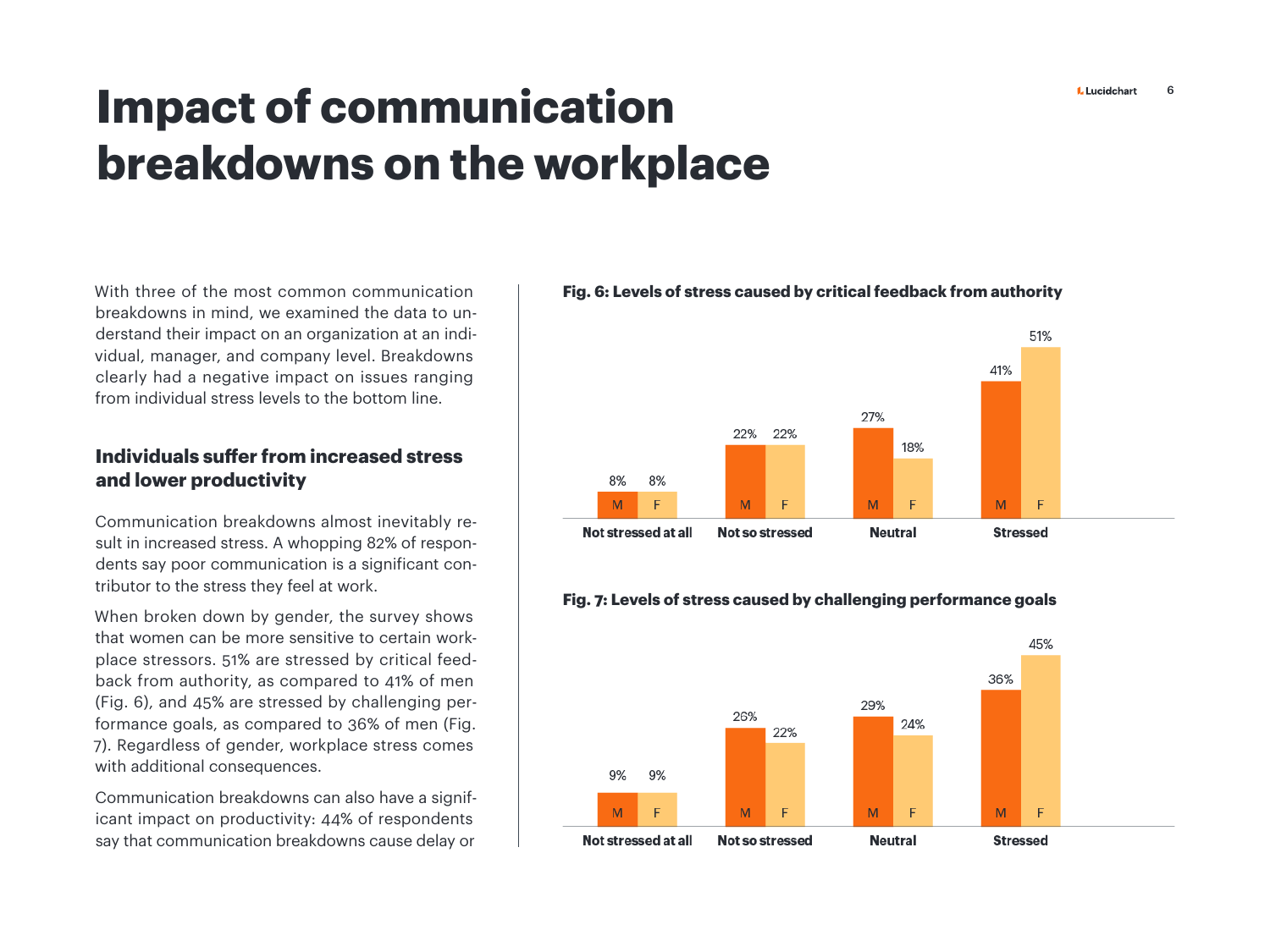**L** Lucidchart 7

failure to complete projects (Fig. 8). When projects get delayed or can't be taken across the finish line, it affects morale. 31% of respondents say that communication breakdowns contribute to low morale, with an especially strong response from the sales org (51%, see Fig. 9). Poor communication is clearly a trigger for a downward spiral in productivity.



#### **Managers spend hours every week solving communication breakdowns**

The data shows that a majority of people spend a few hours every day solving problems due to miscommunication, but breaking this information down by team roles, the hardest hit are clearly the middle managers (Fig. 10).

#### **Fig. 8: Consequences of poor communication Fig. 9: Low morale caused by poor communication**



#### **Fig. 10: Time spent on communication breakdowns**

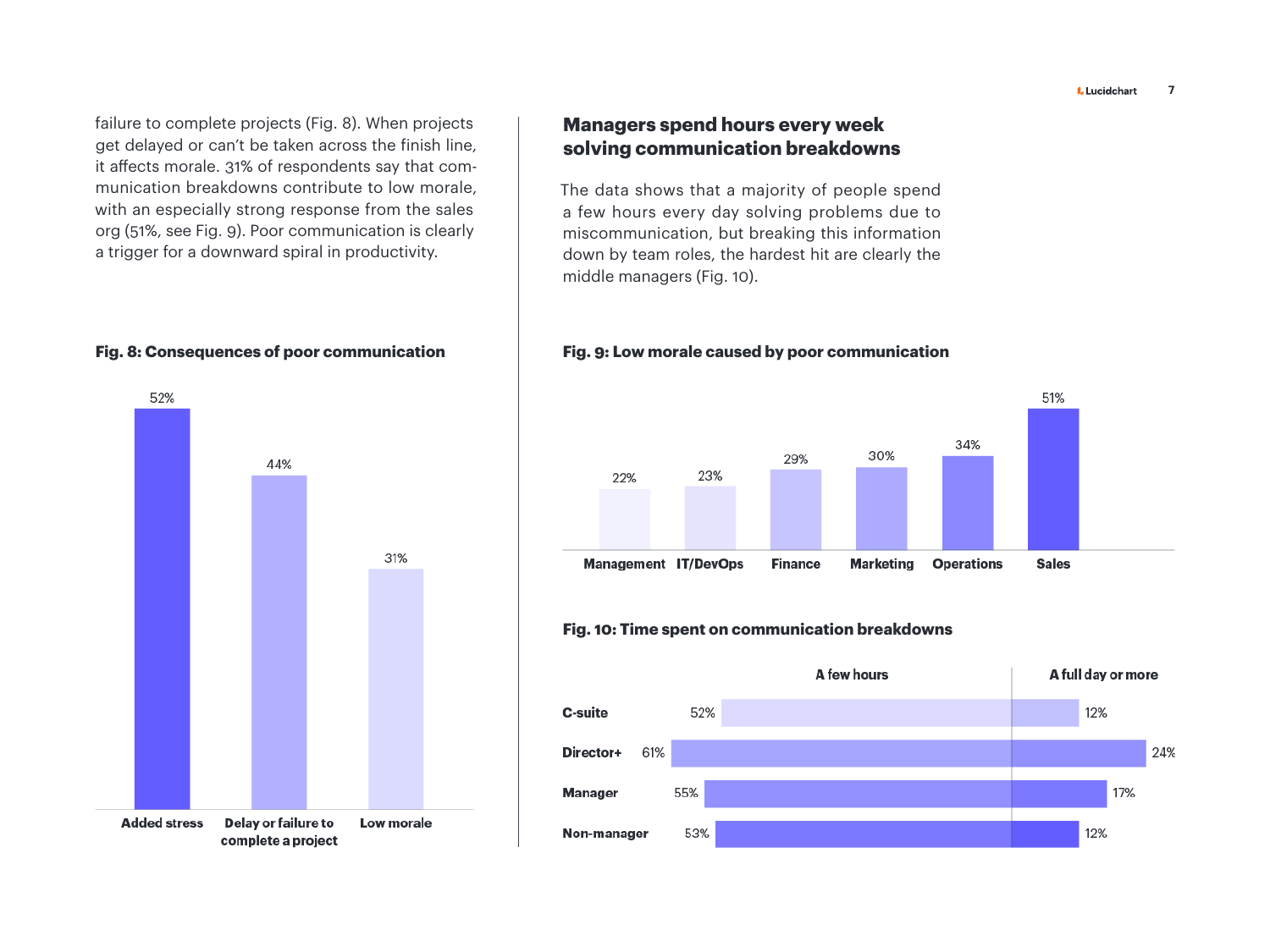On average, 79% of managers and directors spend significant time solving communication breakdowns, with an average 21% of managers and directors who spend a day or more per week dealing with communication breakdowns. Why is that the case? Art Markman, Professor of Psychology and Marketing at the University of Texas at Austin, sheds some light on the subject:

"Middle managers have the worst of all worlds... communication is one of the most significant parts of their job because they're dealing with the widest variety of people."

The data clearly supports Markman's statement: On average, 41% of managers and directors say that the consequences of poor communication occur frequently, a significantly higher percentage than the 28% of C-suite executives who felt the effects of breakdowns frequently (Fig. 11). Forming the bridge between individual contributors and upper management, middle managers need to make sure that communication is effective. When managers struggle, the whole team feels the effects.

**On average, 79% of managers and directors spend significant time solving communication breakdowns.**

#### **Fig. 11: Frequency of consequences caused by poor communication**



What would a typical middle-management communication breakdown look like, and why would it take so long to solve?

Sally is a middle manager in the marketing department. The CMO asks her to start working on a campaign plan to promote a new product feature, but the campaign objectives and success metrics are somewhat unclear. At the same time, the deadline is tight, so Sally's team needs to start working right away. Sally can either start working with the expectation that her team may need to pivot based on new information, or she can wait for clarification. Either way, delay—and wasted time and resources are almost inevitable.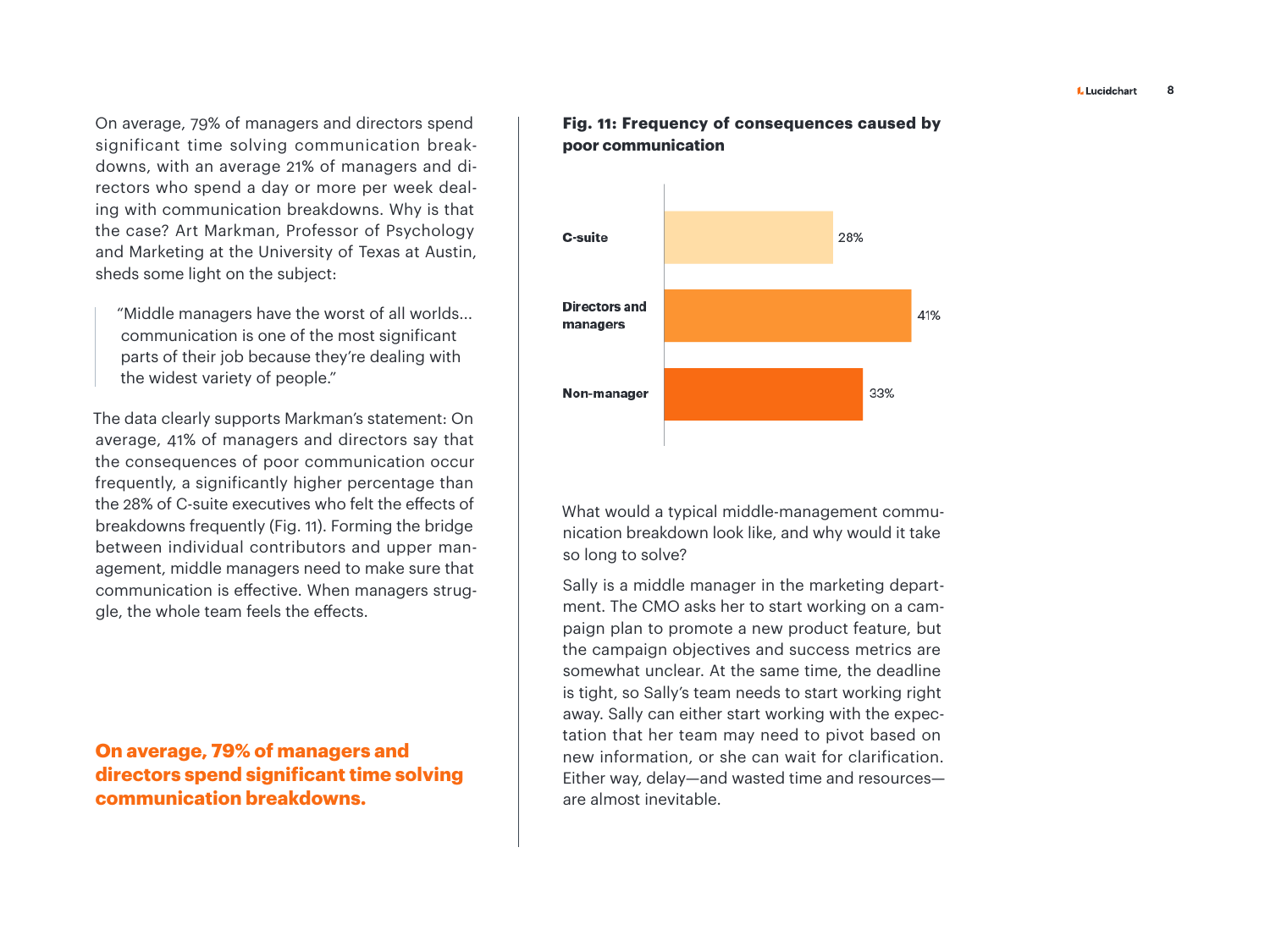#### **Poor communication affects the bottom line**

No matter what their functional role or seniority within the company, 86% of respondents from the EIU study agree that poor communication hurts the bottom line, whether it's through project delay/fail ure (45%), lower morale (31%), missed performance goals (25%), or sales losses (18%). When communi cation breakdowns strike in the sales organization, the consequences can be especially devastating because companies miss out on large deals. 66% of the deals lost due to communication breakdowns ranged from \$10,000 to \$999,000 in revenue.

With performance expectations always on the rise, it's essential to find ways to prevent communication breakdowns throughout an organization. Whether you look at the success of individual contributors or the bottom line, preventing communication break downs can pay off in increased productivity, better morale, and increased revenue.



### **66%**

**of the deals lost due to communication breakdowns ranged from \$10,000 to \$999,000 in revenue**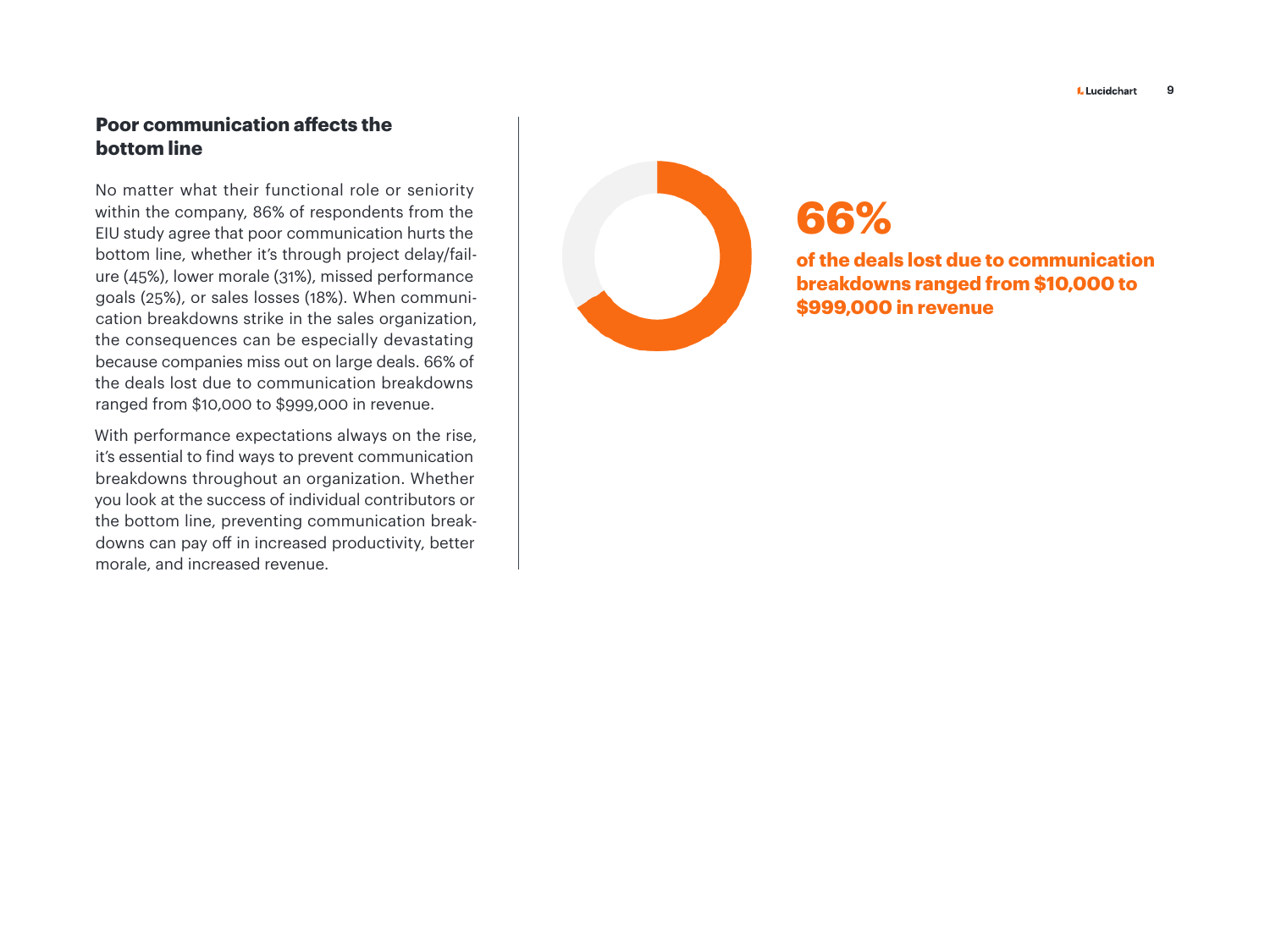# <span id="page-10-0"></span>Increase clarity and efficiency **Exercise Address of Address CL with Lucidchart**

You know poor communication is hurting your bottom line. You know you need better tools in place to fix this problem—63% of survey respondents agreed that their companies could significantly improve communication if they had and used a wider range of communication tools.

But which tools could really make an impact?

Rather than completely replacing heavily used modes of communication, such as email, survey results suggest that organizations should use these tools in tandem with visual-based platforms. Many respondents find visual tools to be effective; they just don't use them as often. For example, 61% see presentation decks and 50% see whiteboards and sketchpads as somewhat or very effective, but in both cases, only 9% use these solutions daily.

At Lucidchart, we're passionate about solving communication breakdowns. We've seen visual communication promote the collaboration, clarity, and transparency necessary to strengthen communication in the workplace.

Over 15 million people, including 99% of the Fortune 500, use Lucidchart to collaborate in real time as they build flowcharts, org charts, mind

maps, mockups, UML diagrams, and other visuals. Take a look at one of these Fortune 500 companies—Delta Airlines.

#### **Clarifying roles and responsibilities**

When Steve Groff started as a process engineer at Delta, he noticed that employees were unable to find the aircraft parts they needed. No one had communicated or reinforced the processes for using and storing these materials.

To clearly define the team's processes, Steve built a comprehensive process map in Lucidchart. Visuals made it faster for Steve to gather feedback—he



**63%**

**of survey respondents agreed that a wider range of communication tools could improve communication**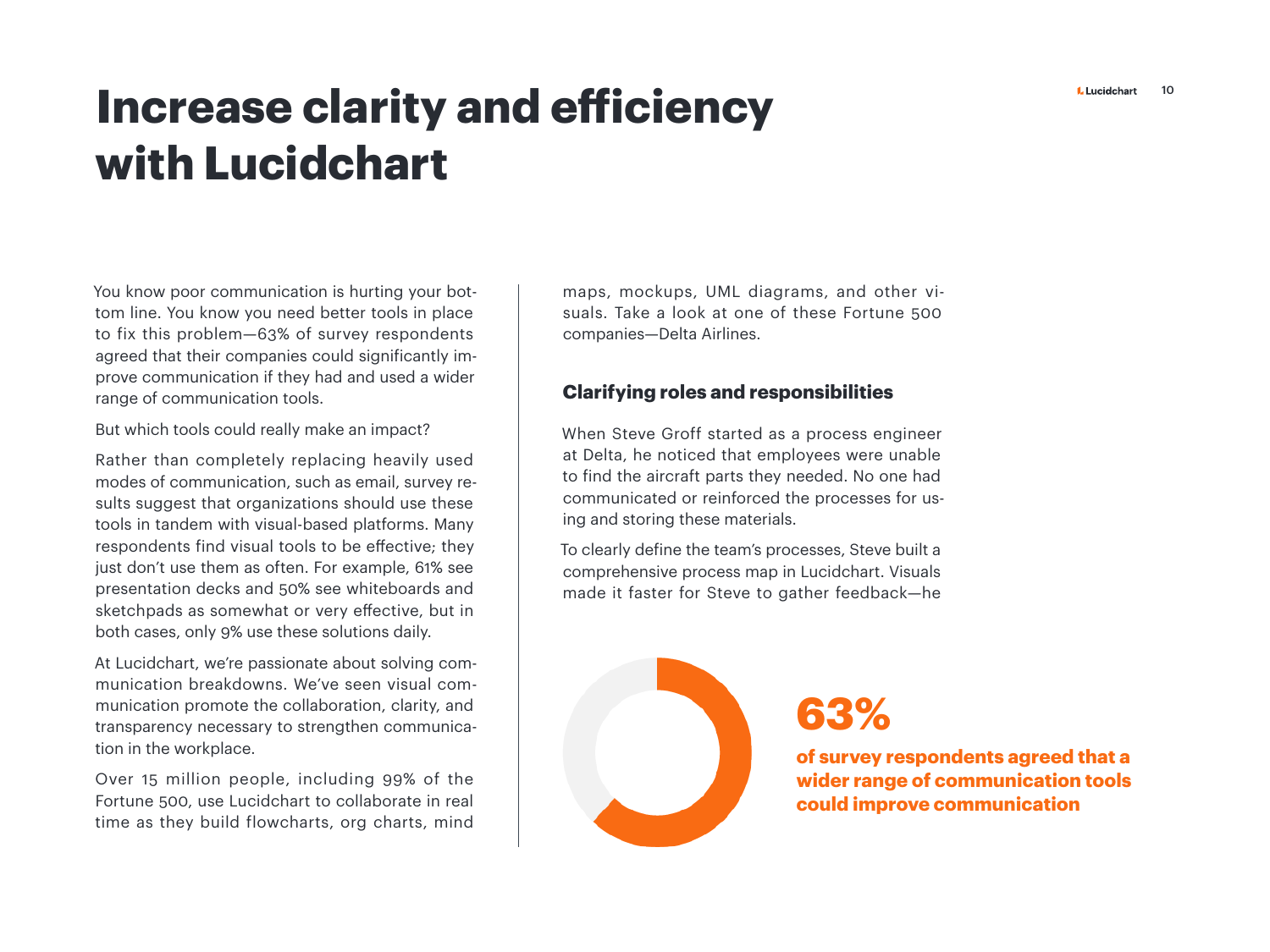could pull up his diagram for co-workers, and they could see where they'd make changes without Steve having to explain his proposed process over and over. Steve put the finished map up in the warehouse where everyone could see it. If anyone had questions about their responsibilities, they could quickly turn to the map instead of waiting on more information to perform their jobs—an issue that caused stress for 54% of the EIU survey respondents. Steve added:

"You could say that getting people to understand a process just by looking at a diagram rather than searching through written-out instructions has saved us hundreds, thousands, tens of thousands, hundreds of thousands of dollars."

51% of Lucidchart users agree that transparency has increased in their organizations—at an average of 43%—since they had adopted Lucidchart. Greater transparency through defined processes improves handoffs and reduces turnaround time to bring in more revenue.

#### **Bridging communication styles**

Lucidchart allows anyone to collaborate, no matter the style of communication they prefer, because seeing is understanding. For example, functional communicators can build out detailed step-by-step processes that are easier for others to digest, and intuitive communicators can create high-level overviews to simplify their ideas.

Jack Kosakowski leads the U.S. division of Creation Agency, an innovative B2B marketing agency, and he explains that he and the company's founder use Lucidchart after a phone call to confirm that they understood one another:

"We'll have all these grander ideas, and sometimes what we realize is that we weren't actually both on the same page… [so] we map it out. We both have something concrete that comes out of that meeting."

Rather than spending valuable time trying to get their point across, Lucidchart users work visually and communicate quickly to set their ideas in motion. 91% of Lucidchart users agree that Lucidchart improves efficiency—in fact, on average, it has made companies 43% more efficient as these professionals map their processes.



**The majority of Lucidchart users say transparency at their companies increased by**

**43%**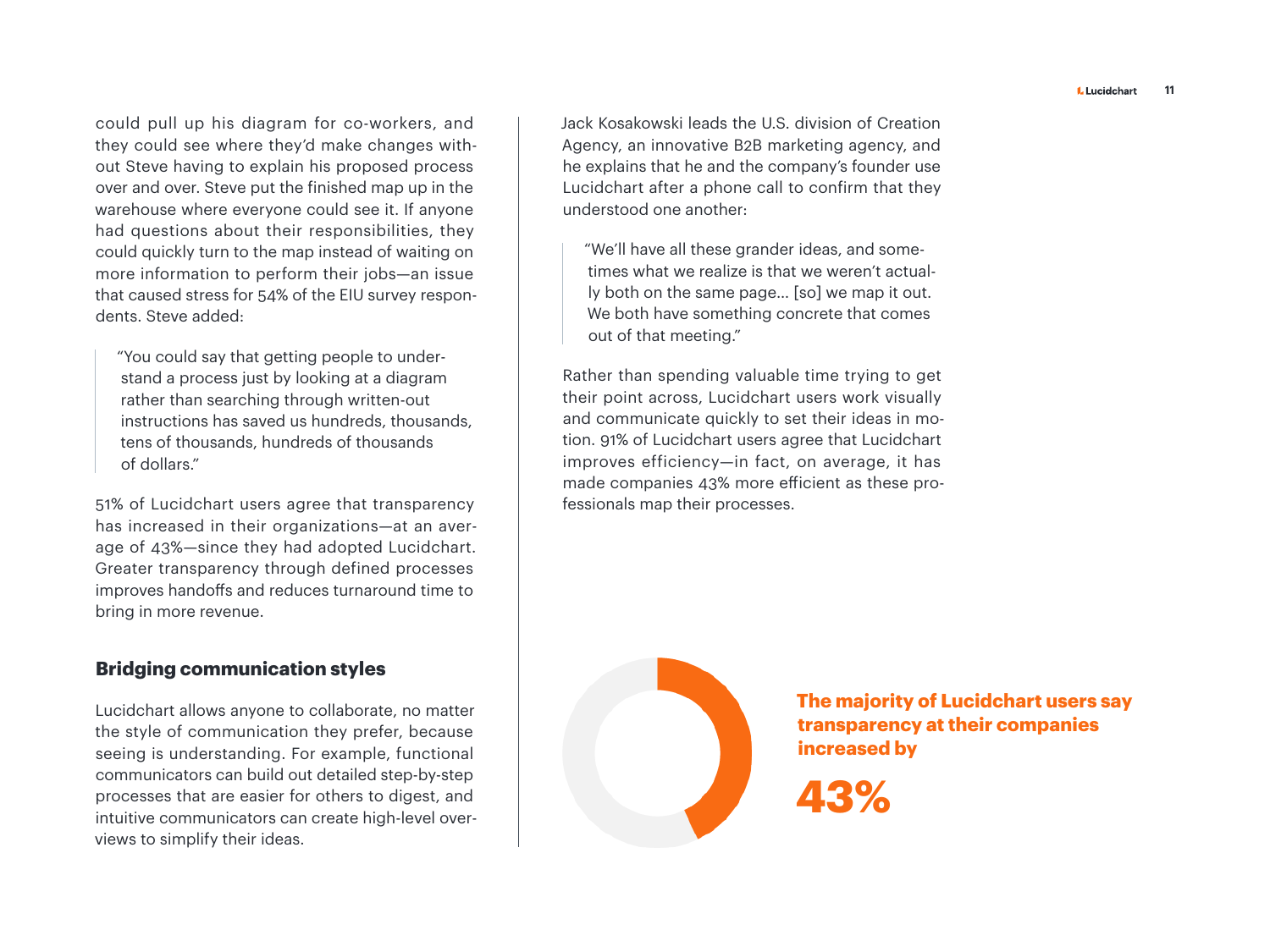## <span id="page-12-0"></span>**Conclusion**

In the modern workplace, it's not a question of whether your business experiences breakdowns in communication—most businesses do. Instead, you have to ask yourself what you can do to improve communication so it doesn't affect your bottom line. How can you help your employees work with people who prefer different communication styles? How can you provide enough information for them to perform their jobs well?

Platforms like Lucidchart can provide clarity and transparency where email and phone calls just add to the noise. When you work visually, you can solve communication breakdowns in your organization today.

**[Learn how companies use Lucidchart](https://d2slcw3kip6qmk.cloudfront.net/marketing/pages/chart/ebooks/collaboration-ebook.pdf) to improve collaboration and communicate clearly.**